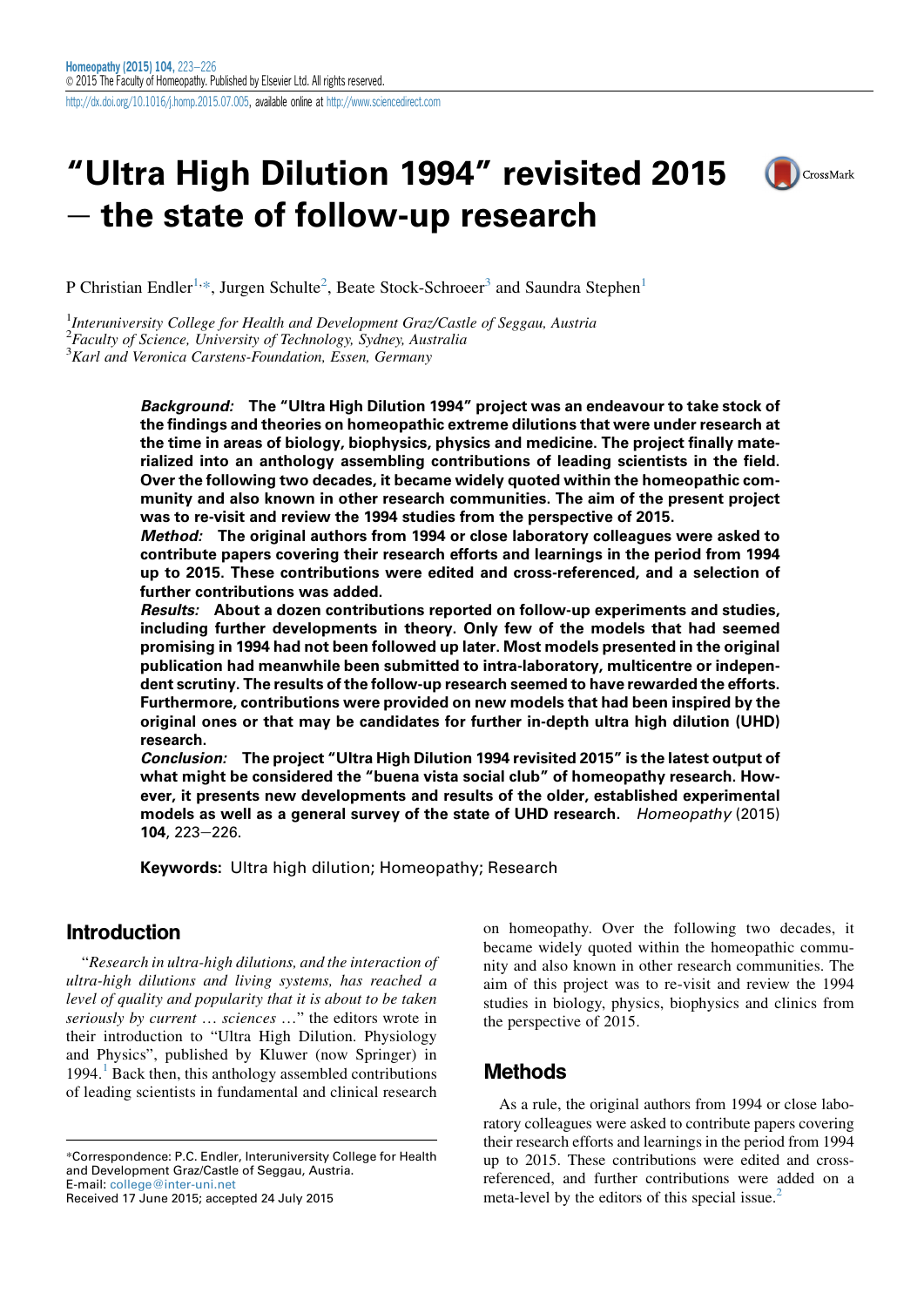# Results

About a dozen contributions reported on follow-up experiments and studies, including further developments in theory. Only few of the models that had seemed promising in 1994 had not been followed up later. Most models presented in 1994 had meanwhile been submitted to intralaboratory, multicentre or independent scrutiny. The results of the follow-up research seemed to have rewarded the efforts. Furthermore, contributions were provided on new models that had been inspired by the original ones or that may be candidates for further in-depth ultra high dilutions (UHDs) research.

 $M$ enachem Oberbaum, who was also the author on this topic in  $1994$  $1994$ ,<sup>1</sup> reported on dose-dependent hormesis effects in low and very low doses. Hormesis research, meanwhile well established in conventional biosciences, provides a conceptual background for exploring the high sensitivity of living systems and as well as the possibility of dual effects, e.g. the stimulation of a process by a specific dilution (not a homeopathic potency) and its inhibition by a different dilution of the same substance.<sup>[3](#page-3-0)</sup>

Christian Endler et al. gave an update on the state of replication of fundamental research models in UHDs. This bibliometric study provides an overview of biochemical and biological studies that used high homeopathic potencies and that have been subjected to laboratory-internal, multicentre or independent repetition trials. As of 2015, a total of 126 studies were found. Of these, 28 were initial studies referring to 28 models. The null-hypothesis was that repetition studies would not show any differences between test group and control group ("zero result"). However, about 70% of the repetition studies yielded results comparable to their respective initial study, 20% produced a zero result and 9% opposite results. $4$  As of 1994, the figures had been: a total of 35 studies, 15 models, about 70% comparable, 25% zero, and 5% opposite replication re-sults.<sup>[4](#page-3-0)</sup>

Waltraud Scherer-Pongratz et al., also authors in [1](#page-2-0)994, $<sup>1</sup>$ </sup> reported on further results from the "classical" model with wheat and an UHD of a silver salt. Based on a protocol from Kolisko from the 1930s, Scherer-Pongratz et al. had reported an increase of wheat stalk growth due to silver nitrate  $24 \times$  (i.e. potency 10e-24) in 1994. This finding was further scrutinized since, with the outcome of 2 comparable, 1 zero, and 0 opposite new results. $4,5$ 

Endler et al., also authors in  $1994$  $1994$ ,<sup>1</sup> reported on the model with highland amphibians and an UHD of the hormone thyroxine. Based on a protocol from König from the 1930s, their multicentre study in 1994 had reported a decrease of metamorphosis speed in highland amphibians as a result of thyroxine  $30 \times$  being added to the basin water. This finding was further scrutinized since, including histological research of an independent team, with the outcome of 9 comparable, 2 zero, and 0 opposite new results.  $4,6$ 

A study on animals from lowland biotopes and thyroxine  $30\times$  added to the basin water had already shown not to be

promising<sup>[1](#page-2-0)</sup> in 1994 and had therefore not been pursued further.

A multicentre study using thyroxine  $30 \times$  sealed in glass vials that were hung into the basin water had yielded a decrease of metamorphosis speed in highland amphibians in  $1994<sup>1</sup>$  $1994<sup>1</sup>$ . This finding was further scrutinized since, with the outcome of 2 comparable, 1 zero, 0 opposite new results. (However, the study yielding the zero result involved a greater number of animals than those yielding comparable results). $4,6$ 

A multicentre study on thyroxine  $30 \times$  on the climbing activity of juvenile frogs that had reported a decrease in activity, $\frac{1}{2}$  although promising, $\frac{4}{3}$  $\frac{4}{3}$  $\frac{4}{3}$  was not pursued further due to ethical considerations.

Scherer-Pongratz and Endler reported on a new model<sup>[7](#page-3-0)</sup> involving the treatment of wheat with a plant hormone, with the outcome of 3 results comparable to that of the initial researcher and 2 opposite. $4$  In spite of these differences in outcome the model may be promising because the direction of the result (i.e. increase or decrease of stalk growth) seems to depend on the experimental season (i.e. winter or growth season).

Leoni Bonamin reported on the immunological models presented by Madeleine Bastide (decedée) in [1](#page-2-0)994.<sup>1</sup> These models on high dilutions of hormones, antigens, cytokines, and then remedy silica have had a considerable influence on follow-up high and UHD research on other models, $8$ including the studies with amphibians and thyroid hormone.

Bernard Poitevin, also an author in  $1994<sup>1</sup>$  $1994<sup>1</sup>$  reported on the overall state of immunological models.<sup>[9](#page-3-0)</sup> A study on basophils and high diluted histamine had reported inhibition of degranulation in 1994. This finding was further scrutinized since, with the outcome of 11 comparable, 3 zero, 2 opposite new results. $4$  The model seems to be promising, although the result may depend on the sensitivity of the individual blood donor.

A study on basophils and high diluted apis mellifica had reported reduction of degranulation in  $1994<sup>1</sup>$  $1994<sup>1</sup>$ Although it was not yet pursued further, in the light of today's insights it seems to be a promising candidate for further research.

Studies on basophils and high diluted antiserum against IgE had shown very diverse results already in 1994 and therefore were not pursued any further. $4,9$ 

Tim Jäger et al. gave a survey on botanical,<sup>[10](#page-3-0)</sup> and *Bonamin* et al. one on zoological research<sup>[11](#page-3-0)</sup> in homeopathy and high dilutions. Although not nearly all the models referred to here investigated high dilutions, they may yet prove to be good candidates for UHD research in the future.

Roeland van Wijk et al., also authors in [1](#page-2-0)994, $^1$  reported on effects of homeopathic medicines in closed vials on electrical skin conductivity in humans.<sup>[12](#page-3-0)</sup> This study had reported changes in conductivity in 1994. This finding was further scrutinized since, with the outcome of 2 comparable, 0 zero, and 0 opposite new results.

### 224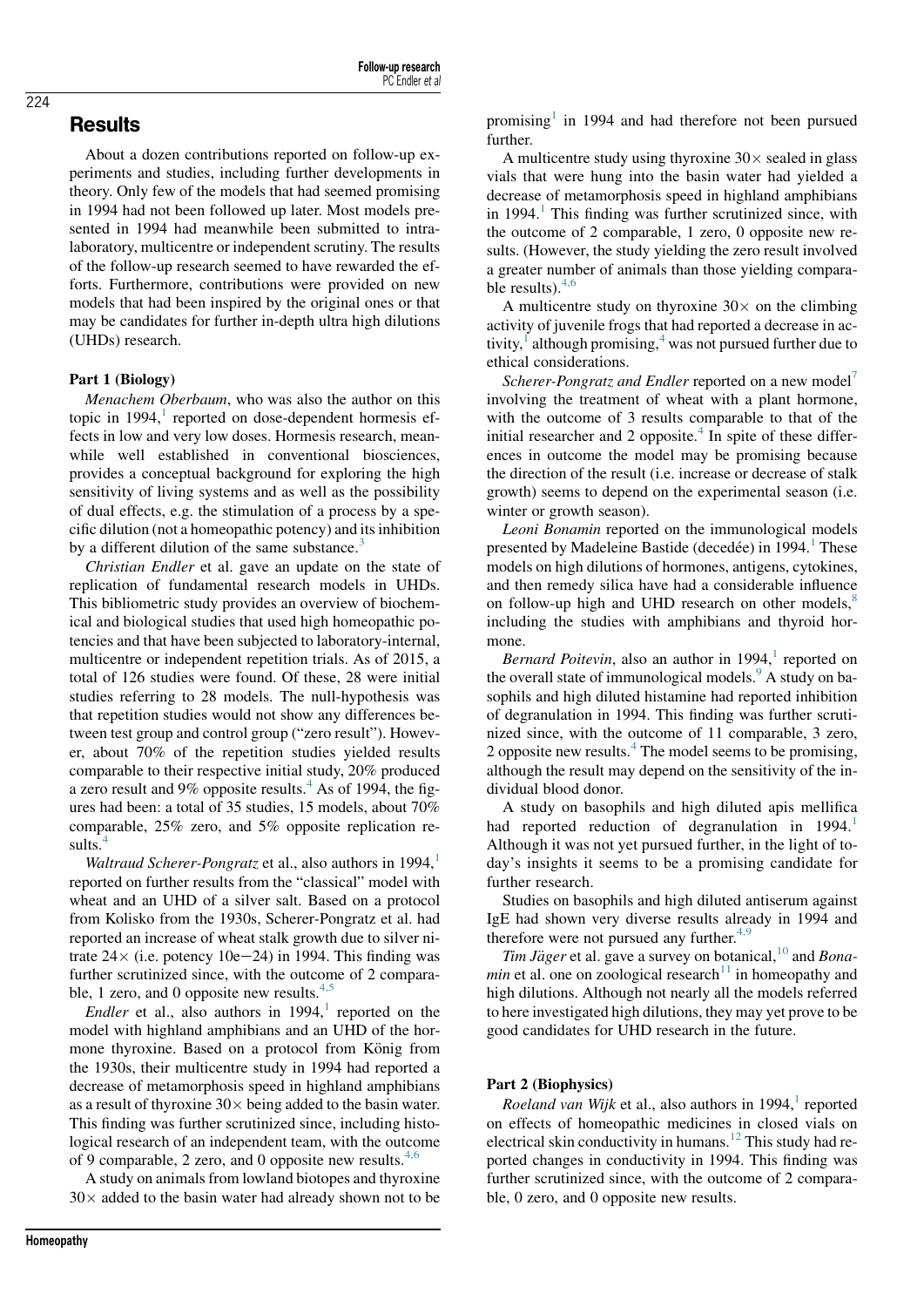<span id="page-2-0"></span>Yolène Thomas reported on the approach to transferring molecule information by electromagnetic means presented by Jacques Benveniste (deceased) in 1994. $^{1,13}$  Benveniste, and, independently of him, Massimo Citro et al.  $1994<sup>1</sup>$  had reported effects on bio-assays analogous to the effects of molecule information transferred via the potentization process of stepwise dilution and succussion in homeopathy. This finding was further scrutinized since, with the outcome of 2 comparable, 0 zero, and 0 opposite new re-sults.<sup>[14](#page-3-0)</sup> Furthermore, a procedure was tested to record, digitalize and replay such signals. $^{13}$  $^{13}$  $^{13}$ 

Cyril Smith et al., also authors in  $1994$ , reported on a method of monitoring resonance frequencies from thyroxine  $30 \times$  and subsequently exposing amphibian larvae to these frequencies as mimicked by a frequency generator. This study had reported a specific effect (i.e. decrease of metamorphosis speed analogous to the effect of thyroxin  $30\times$ ) in 1994. Although this study has not yet been pursued further, it seems to be a promising candidate for further research in the light of today's insights.<sup>15</sup>

Jurgen Schulte, also an author in  $1994$ ,<sup>1</sup> reported on experimental physical methods and theories for investi-gating UHDs.<sup>[16](#page-3-0)</sup> His contribution in 1994 had reported on research on ice crystal structures of UHDs, nano-scale effects of succussion, clathrate structures, isotopic selforganisation, electromagnetic superradiance and coherent states as described in quantum physics, including implications of spectroscopy (UV, X-ray, Raman) and nuclear magnetic resonance experiments. New developments were outlined, with special emphasis on non-local entanglement theory.<sup>16,17</sup> Following a classification scheme by Becker-Witt et al.<sup>[18](#page-3-0)</sup> Schulte classified studies according to publication quality<sup>[19](#page-3-0)</sup> and concluded that the body of knowledge is promising but requires a concerted action if it is to lead to field. In an update on preliminary elements of a theory on  $UHDs<sup>20</sup>$  $UHDs<sup>20</sup>$  $UHDs<sup>20</sup>$  Schulte and Endler re-addressed questions surrounding different mechanisms of (i) interaction between the molecular mother substance and the solvent, (ii) storage of molecule-specific information in the solvent, (iii) physiological basis of the sensitivity of the living organism towards an UHD and (iv) interaction of the test dilution with the organism. Here, the work of Bellavite et al. $21,22$  has been instrumental in guiding the field.

Harald Walach, also an author in  $1994$ ,<sup>1</sup> reported on remedy proving, i.e. attempts to create symptoms in healthy volunteers that would be similar to the symptoms to be cured by the same remedy in diseased persons. $^{23}$  $^{23}$  $^{23}$ His pilot study in 1994 had reported differences between an UHD and placebo in only about half of the study participants. More recently a triple-blind placebo-controlled model was developed to differentiate between specific and unspecific symptoms in experienced volunteers using stringent data collection methods. The findings of the pilot

studies were further scrutinized, with the outcome of 2 comparable, 0 zero, and 0 opposite results.

Robert Mathie reported on clinical research on homeop-athy<sup>[24](#page-3-0)</sup> as a follow-up to Max Haidvogl's contribution (Haidvogl being retired) in  $1994<sup>1</sup>$  In 1994 Haidvogl had stated that while controlled clinical studies proving the efficacy of homeopathic remedies did exist, most of them lacked methodological quality. He pointed out that studies on humans needed to take into account the characteristics of homeopathic drug prescription, i.e. the person-specific, individualized choice of the remedy. Research using randomized clinical trials was further pursued since, with more than a doubling of the proportion that investigated individualized homeopathy. This led to the publication of four comprehensive systematic reviews. Of these, 3 concluded cautiously that homeopathy may be superior to placebo, 1 found a zero result, i.e. in line with the null-hypothesis, and 0 found an opposite result.

Beate Stock-Schröer reported on the result of a Delphi process among research experts on quality and standards of reporting on high dilution and homeopathy research.<sup>[25](#page-3-0)</sup> Such reporting guidelines are common in many fields of conventional research (e.g. consort statement). They are not only of interest for publishing studies, but also for planning and executing research. Apart from promoting transparency in research communication, they are aimed at facilitating independent replication of studies.

*Marco Righetti*, also an author in 1994,<sup>1</sup> reported on "aims of homeopathy research in 1994 and  $2015$ ".<sup>[26](#page-3-0)</sup> He makes it clear that usually homeopathy research is far away from real homeopathic practice. Even if the inner validity of such research may be high, its external or model validity, i.e. its representation of real practice, is low. He inquires into how 200 years of clinical experience with homeopathy, involving millions of patients, can be taken into account in the assessment of homeopathy, and suggests outcome studies in the real-life surroundings of medical care as probably the most appropriate way to investigate the evidence.

### **Conclusion**

The project "Ultra High Dilution 1994 revisited 2015" is the latest output of what might be considered the "buena vista social club" of homeopathy research. However, it presents new developments and results of the older, established experimental models as well as a general survey of the state of UHD research.

### Statement of conflict of interest

There is no conflict of interest.

### **References**

1 [Endler PC, Schulte J \(eds\).](http://refhub.elsevier.com/S1475-4916(15)00060-0/sref1) Ultra High Dilution  $-$  [Physiology and](http://refhub.elsevier.com/S1475-4916(15)00060-0/sref1) Physics[. Dortrecht: Kluwer Academic Publishers, 1994](http://refhub.elsevier.com/S1475-4916(15)00060-0/sref1).